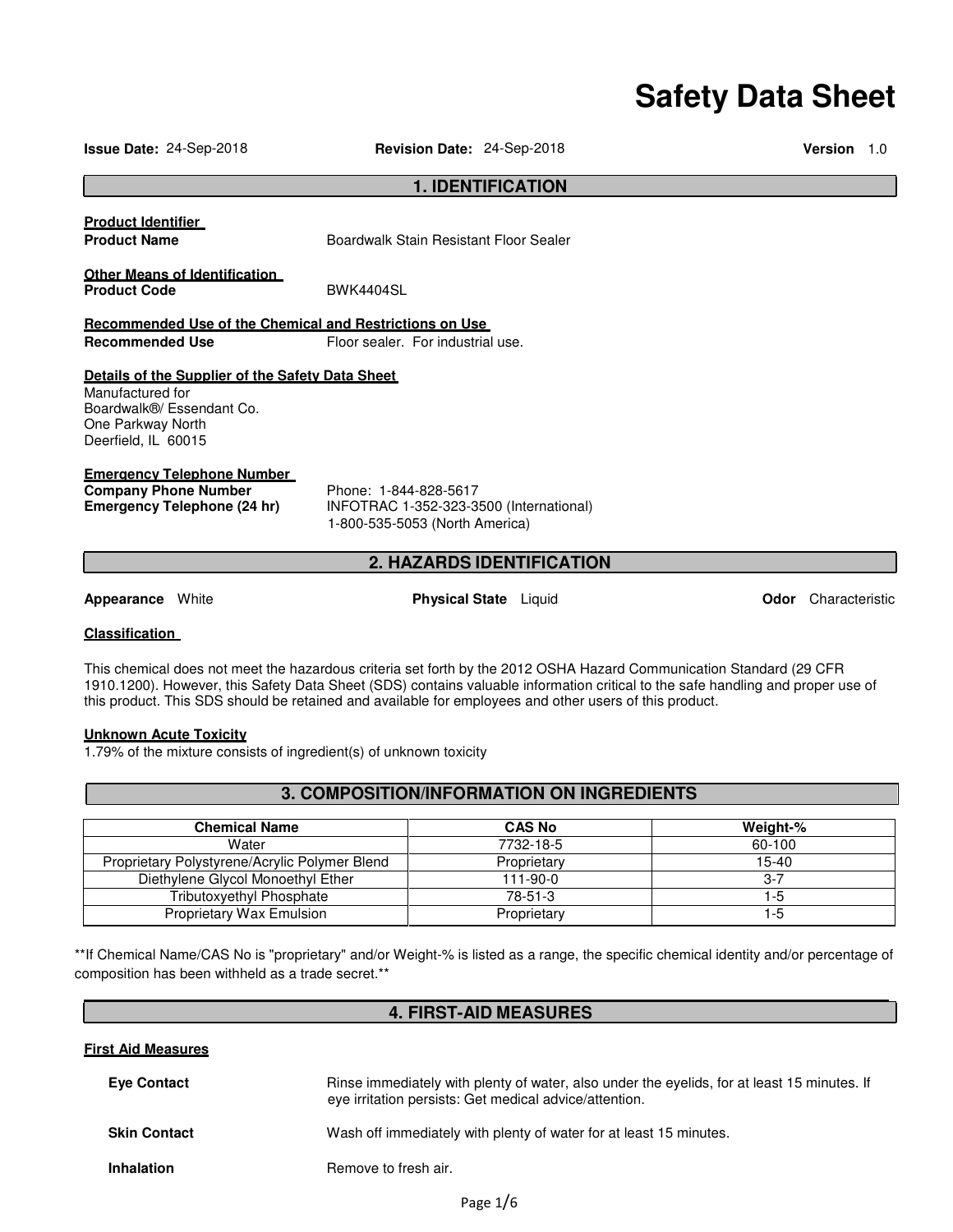**Ingestion** Clean mouth with water and drink afterwards plenty of water. If any discomfort persists, obtain medical attention.

#### **Most Important Symptoms and Effects**

**Symptoms** Prolonged or repeated exposure can remove natural skin oils and may produce irritation.

#### **Indication of Any Immediate Medical Attention and Special Treatment Needed**

**Notes to Physician Treat symptomatically. May aggravate pre-existing skin disorders.** 

## **5. FIRE-FIGHTING MEASURES**

#### **Suitable Extinguishing Media**

Water spray (fog). Carbon dioxide (CO2). Water. Foam.

# **Unsuitable Extinguishing Media**

Not determined.

#### **Specific Hazards Arising from the Chemical**

None known.

#### **Hazardous Combustion Products**

Normal products of combustion.

#### **Protective equipment and precautions for firefighters**

As in any fire, wear self-contained breathing apparatus pressure-demand, MSHA/NIOSH (approved or equivalent) and full protective gear.

# **6. ACCIDENTAL RELEASE MEASURES**

#### **Personal Precautions, Protective Equipment and Emergency Procedures**

| <b>Personal Precautions</b>                          | Wear protective clothing as described in Section 8 of this safety data sheet.                                                                                                                      |
|------------------------------------------------------|----------------------------------------------------------------------------------------------------------------------------------------------------------------------------------------------------|
| <b>Environmental Precautions</b>                     | Prevent from entering into soil, ditches, sewers, waterways and/or groundwater. See<br>Section 12, Ecological Information. See Section 13, Disposal Considerations, for additional<br>information. |
| Methods and Material for Containment and Cleaning Up |                                                                                                                                                                                                    |
| <b>Methods for Containment</b>                       | Prevent from spreading or entering drains, ditches or rivers by using sand, earth, or other<br>appropriate barriers.                                                                               |

**Methods for Clean-Up** Contain and collect with an inert absorbent and place into an appropriate container for disposal. Rinse area with clean water and dry before permitting traffic.

# **7. HANDLING AND STORAGE**

#### **Precautions for Safe Handling**

**Advice on Safe Handling** Handle in accordance with good industrial hygiene and safety practice. Use personal protection recommended in Section 8. For industrial and commercial use only. Avoid contact with skin, eyes or clothing.

#### **Conditions for Safe Storage, Including Any Incompatibilities**

| <b>Storage Conditions</b>     | Keep container tightly closed and store in a cool, dry and well-ventilated place. Protect from<br>freezing. Keep out of the reach of children. |
|-------------------------------|------------------------------------------------------------------------------------------------------------------------------------------------|
| <b>Incompatible Materials</b> | None known based on information supplied.                                                                                                      |

# **8. EXPOSURE CONTROLS/PERSONAL PROTECTION**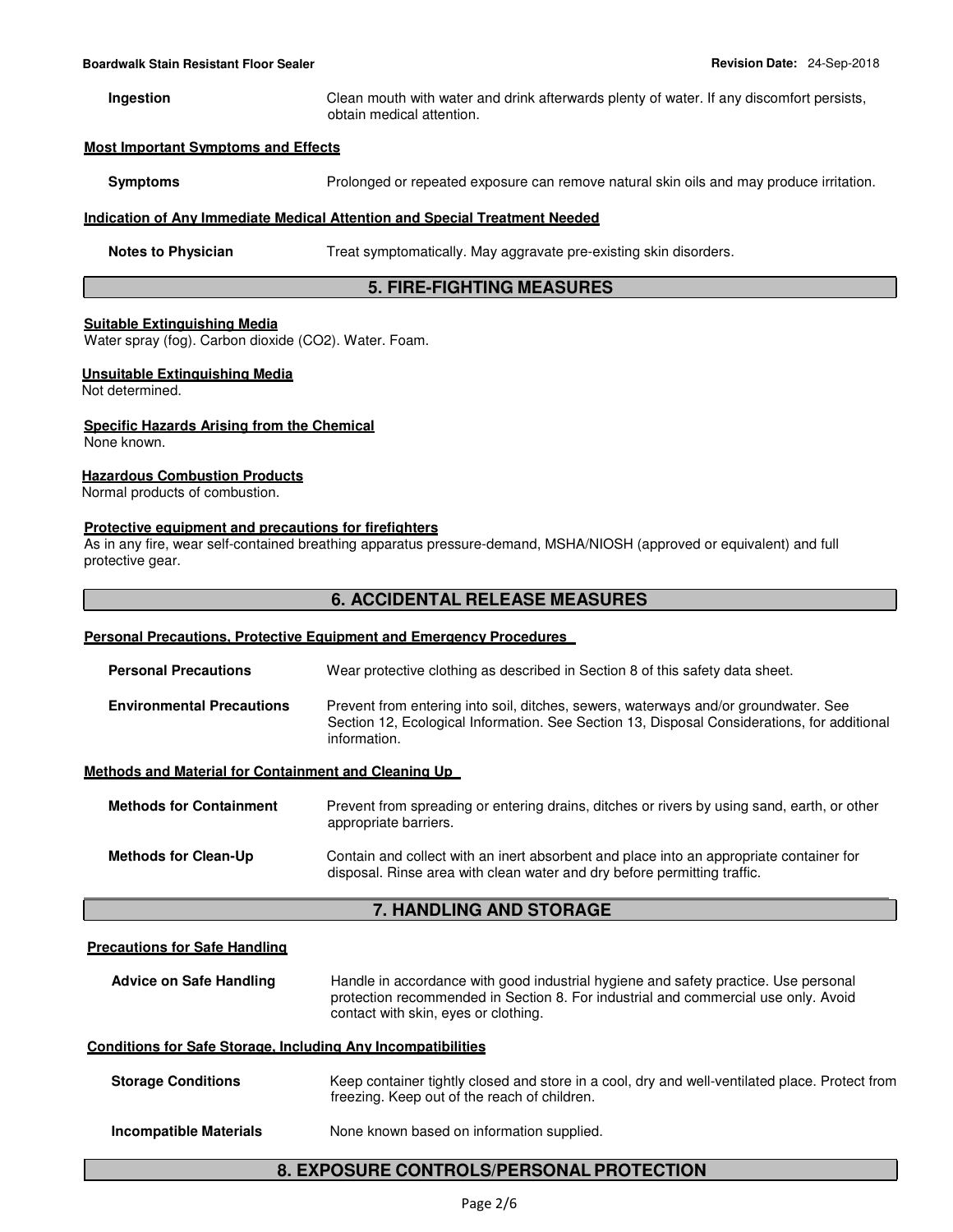**Exposure Guidelines** This product, as supplied, does not contain any hazardous materials with occupational exposure limits established by the region specific regulatory bodies.

#### **Appropriate Engineering Controls**

**Engineering Controls** Ensure adequate ventilation, especially in confined areas. Good general room ventilation (equivalent to outdoors) should be adequate under normal conditions. Eyewash stations. Showers.

#### **Individual Protection Measures, such as Personal Protective Equipment**

**Eye/Face Protection No protective equipment is needed under normal use conditions.**<br>**Skin and Body Protection No protective equipment is needed under normal use conditions. Skin and Body Protection** No protective equipment is needed under normal use conditions. **Respiratory Protection** Under normal conditions, respirator is not normally required. **General Hygiene Considerations** Handle in accordance with good industrial hygiene and safety practice.

# **9. PHYSICAL AND CHEMICAL PROPERTIES**

#### **Information on Basic Physical and Chemical Properties**

| <b>Physical State</b>               | Liquid                           |                       |                |
|-------------------------------------|----------------------------------|-----------------------|----------------|
| Appearance                          | Opaque                           | Odor                  | Characteristic |
| Color                               | White                            | <b>Odor Threshold</b> | Not determined |
| <b>Property</b>                     | <u>Values</u>                    | Remarks • Method      |                |
| рH                                  | $8.0 - 8.5$                      |                       |                |
| <b>Melting Point/Freezing Point</b> | $0 \text{ °C}$ / 32 $\text{ °F}$ |                       |                |
| <b>Boiling Point/Boiling Range</b>  | 100 ℃ / 212 F                    |                       |                |
| <b>Flash Point</b>                  | Not applicable                   | <b>TOC</b>            |                |
| <b>Evaporation Rate</b>             | Not determined                   |                       |                |
| <b>Flammability (Solid, Gas)</b>    | Liquid-not applicable            |                       |                |
| <b>Upper Flammability Limits</b>    | Not applicable                   |                       |                |
| <b>Lower Flammability Limit</b>     | Not applicable                   |                       |                |
| <b>Vapor Pressure</b>               | Not determined                   |                       |                |
| <b>Vapor Density</b>                | Not determined                   |                       |                |
| <b>Specific Gravity</b>             | 1.04                             |                       |                |
| <b>Water Solubility</b>             | Completely soluble               | @ 25 °C (77 °F)       |                |
| Solubility in other solvents        | Not determined                   |                       |                |
| <b>Partition Coefficient</b>        | Not determined                   |                       |                |
| <b>Auto-ignition Temperature</b>    | Not determined                   |                       |                |
| <b>Decomposition Temperature</b>    | Not determined                   |                       |                |
| <b>Kinematic Viscosity</b>          | Not determined                   |                       |                |
| <b>Dynamic Viscosity</b>            | Not determined                   |                       |                |
| <b>Explosive Properties</b>         | Not an explosive                 |                       |                |
| <b>Oxidizing Properties</b>         | Not determined                   |                       |                |

# **10. STABILITY AND REACTIVITY**

# **Reactivity**

Not reactive under normal conditions.

#### **Chemical Stability**

Stable under recommended storage conditions.

#### **Possibility of Hazardous Reactions**

None under normal processing.

#### **Hazardous Polymerization**

Hazardous polymerization does not occur.

#### **Conditions to Avoid**

Keep out of reach of children. Keep from freezing.

# **Incompatible Materials**

None known based on information supplied.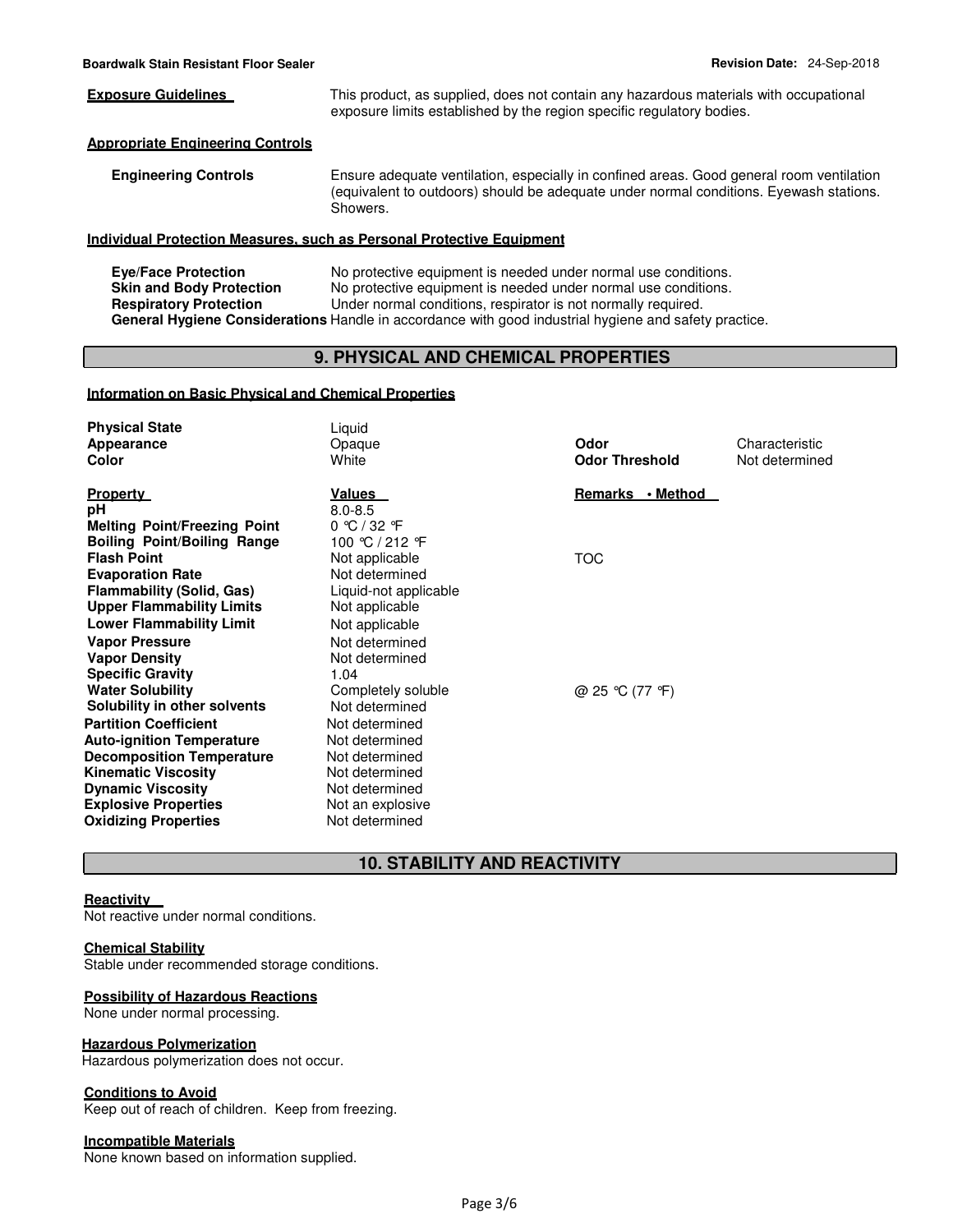# **11. TOXICOLOGICAL INFORMATION**

#### **Information on Likely Routes of Exposure**

| <b>Product Information</b> |                                  |
|----------------------------|----------------------------------|
| <b>Eye Contact</b>         | Avoid contact with eyes.         |
| <b>Skin Contact</b>        | Avoid contact with skin.         |
| <b>Inhalation</b>          | Avoid breathing vapors or mists. |
| Ingestion                  | Do not taste or swallow.         |

#### **Component Information**

| <b>Chemical Name</b>                             | Oral LD50             | Dermal LD50             | <b>Inhalation LC50</b>     |
|--------------------------------------------------|-----------------------|-------------------------|----------------------------|
| Proprietary Polystyrene/Acrylic<br>Polymer Blend | $> 90$ mL/kg (Rat)    |                         |                            |
| Tributoxyethyl Phosphate<br>78-51-3              | = 3000 mg/kg<br>,Rat) | Rabbit)<br>> 5000 mg/kg | 「Rat)4 h<br>$> 6.4$ mg/L ( |
| <b>Proprietary Wax Emulsion</b>                  | $> 90$ mL/kg (Rat)    | ٠                       |                            |

### **Information on Physical, Chemical and Toxicological Effects**

**Symptoms** Please see section 4 of this SDS for symptoms.

#### **Delayed and Immediate Effects as well as Chronic Effects from Short and Long-Term Exposure**

| Carcinogenicity                                         | This product does not contain any carcinogens or potential carcinogens as listed by OSHA,<br>IARC or NTP. |
|---------------------------------------------------------|-----------------------------------------------------------------------------------------------------------|
| <b>Numerical Measures of Toxicity</b><br>Not determined |                                                                                                           |
| Unknown Acute Toxicity                                  | 1.79% of the mixture consists of ingredient(s) of unknown toxicity.                                       |

# **12. ECOLOGICAL INFORMATION**

#### **Ecotoxicity**

The product is not classified as environmentally hazardous. However, this does not exclude the possibility that large or frequent spills can have a harmful or damaging effect on the environment.

#### **Component Information**

| <b>Chemical Name</b>                | Algae/aguatic plants | Fish                                                                 | <b>Toxicity to</b><br>microorganisms | Crustacea |
|-------------------------------------|----------------------|----------------------------------------------------------------------|--------------------------------------|-----------|
| Tributoxyethyl Phosphate<br>78-51-3 |                      | 10.4 - 12.0: 96 h Pimephales  <br>promelas mg/L LC50<br>flow-through |                                      |           |

# **Persistence/Degradability**

Not determined

#### **Bioaccumulation**

Not determined

#### **Mobility**

| .<br>. .<br>Name<br>∴ne | <br><b>De util</b><br><b>Micient</b><br>OPT<br>ан<br>. |
|-------------------------|--------------------------------------------------------|
|                         |                                                        |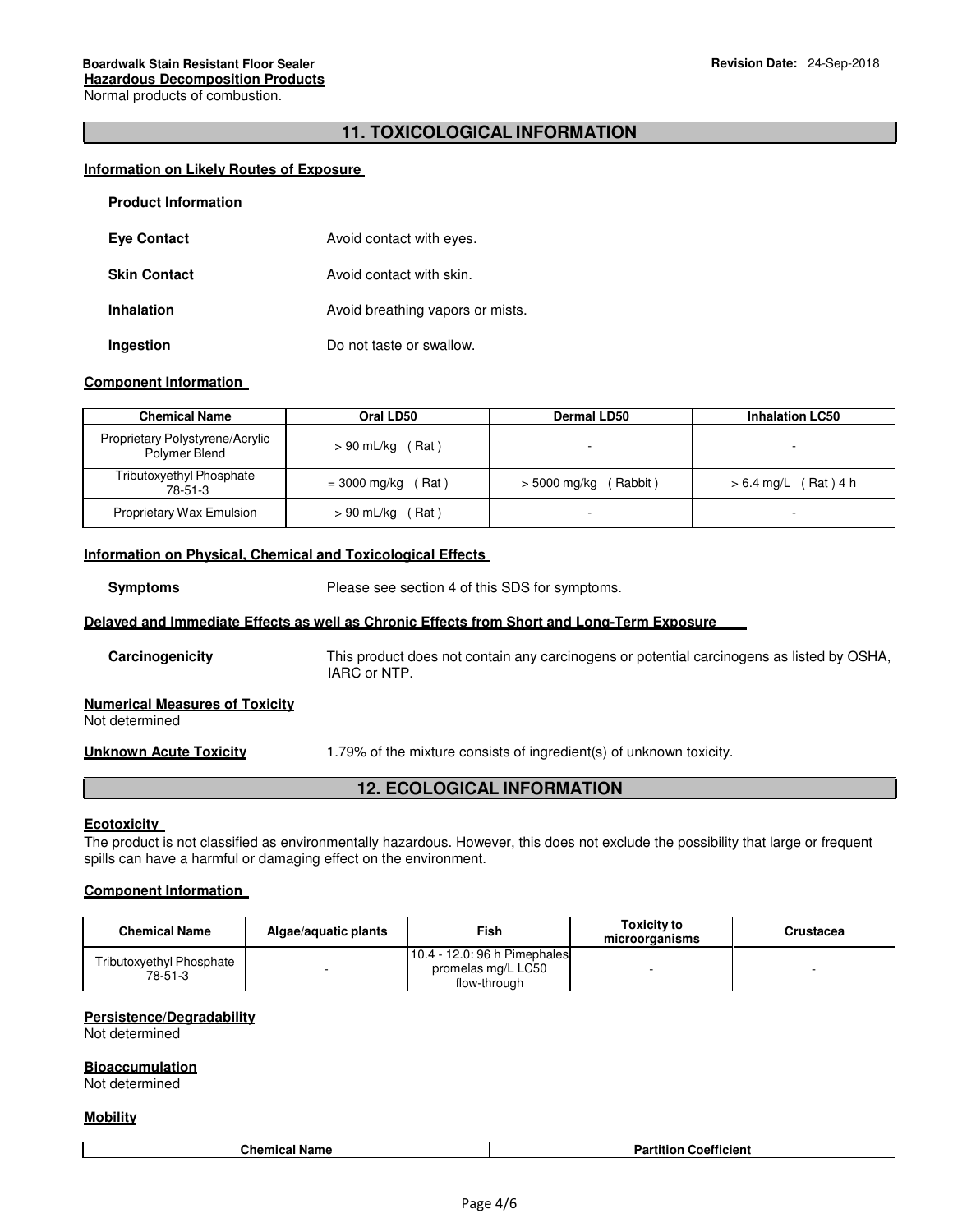Tributoxyethyl Phosphate chi<sub>j</sub>e 1.05 march 2.78<br>78-51-3 **4.78** 

#### **Other Adverse Effects**

Not determined

# **13. DISPOSAL CONSIDERATIONS**

#### **Waste Treatment Methods**

| <b>Disposal of Wastes</b>     | Disposal should be in accordance with applicable regional, national and local laws and<br>regulations. |
|-------------------------------|--------------------------------------------------------------------------------------------------------|
| <b>Contaminated Packaging</b> | Disposal should be in accordance with applicable regional, national and local laws and<br>regulations. |

# **14. TRANSPORT INFORMATION**

| <u>Note</u> | Please see current shipping paper for most up to date shipping information, including<br>exemptions and special circumstances. |
|-------------|--------------------------------------------------------------------------------------------------------------------------------|
| <u>DOT</u>  | Not regulated                                                                                                                  |
| <u>IATA</u> | Not regulated                                                                                                                  |
| <u>IMDG</u> | Not regulated                                                                                                                  |

# **15. REGULATORY INFORMATION**

# **International Inventories**

Canada – Domestic Substances List (DSL) All ingredients are listed or exempt. TSCA (Toxic Substances Control Act) All ingredients are listed or exempt.

#### **Legend:**

**TSCA** - United States Toxic Substances Control Act Section 8(b) Inventory **DSL/NDSL** - Canadian Domestic Substances List/Non-Domestic Substances List

#### **US Federal Regulations**

# **CERCLA**

This material, as supplied, does not contain any substances regulated as hazardous substances under the Comprehensive Environmental Response Compensation and Liability Act (CERCLA) (40 CFR 302) or the Superfund Amendments and Reauthorization Act (SARA) (40 CFR 355).

#### **SARA 311/312 Hazard Categories**

#### **Acute Health Hazard** Yes

#### **SARA 313**

Section 313 of Title III of the Superfund Amendments and Reauthorization Act of 1986 (SARA). This product does not contain any chemicals which are subject to the reporting requirements of the Act and Title 40 of the Code of Federal Regulations, Part 372

# **CWA (Clean Water Act)**

This product does not contain any substances regulated as pollutants pursuant to the Clean Water Act (40 CFR 122.21 and 40 CFR 122.42)

# **US State Regulations**

#### **California Proposition 65**

This product does not contain any Proposition 65 chemicals.

#### **U.S. State Right-to-Know Regulations**

| The following ingredients appear on various state right to know lists and/or California's Proposition 65 List: |                   |  |  |  |  |
|----------------------------------------------------------------------------------------------------------------|-------------------|--|--|--|--|
| <b>Chemical Name</b>                                                                                           | <b>State List</b> |  |  |  |  |
| None listed                                                                                                    |                   |  |  |  |  |